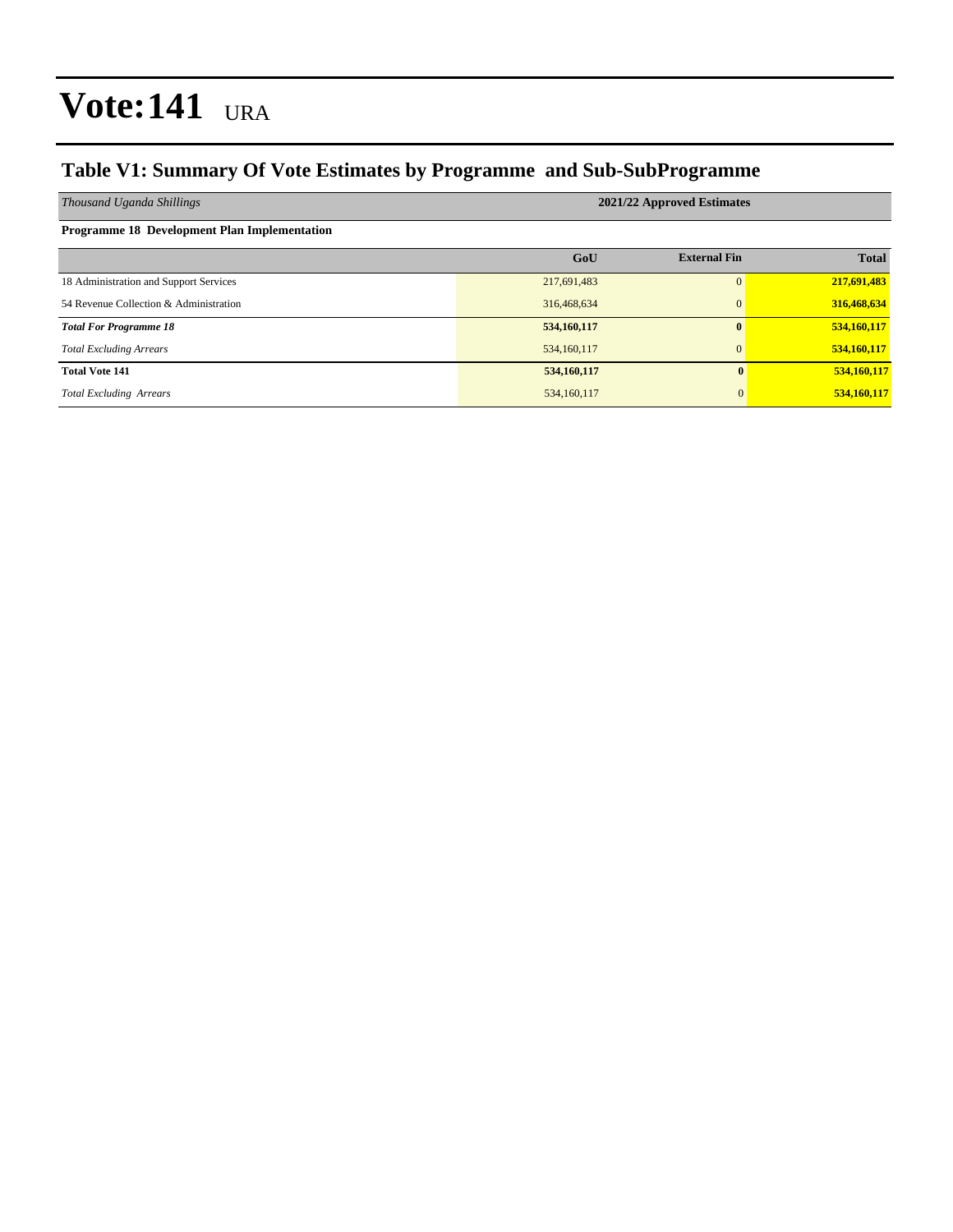#### **Table V2: Summary Of Vote Estimates by Sub-SubProgramme,Department and Project**

| Thousand Uganda Shillings                                                 |                  | 2020/21 Approved Budget<br>2021/22 Approved Estimates |                  |               |               |                               |              |  |
|---------------------------------------------------------------------------|------------------|-------------------------------------------------------|------------------|---------------|---------------|-------------------------------|--------------|--|
| Sub-SubProgramme 18 Administration and Support Services                   |                  |                                                       |                  |               |               |                               |              |  |
| <b>Recurrent Budget Estimates</b>                                         | Wage             | Non-Wage                                              | <b>AIA</b>       | <b>Total</b>  | <b>Wage</b>   | Non-Wage                      | <b>Total</b> |  |
| 02 Internal Audit and Compliance                                          | 5,114,820        | 3,120,018                                             | $\boldsymbol{0}$ | 8,234,838     | 5,340,189     | 2,941,681                     | 8,281,869    |  |
| 03 Corporate services                                                     | 20,125,580       | 112,987,885                                           | $\boldsymbol{0}$ | 133, 113, 465 | 23,630,844    | 103,466,134                   | 127,096,977  |  |
| 04 Legal Services                                                         | 4,553,034        | 4,154,929                                             | $\boldsymbol{0}$ | 8,707,963     | 5,813,823     | 4,516,868                     | 10,330,691   |  |
| 08 Research & Planning, Public Awarenessand Tax<br>Education              | 8,520,236        | 15,518,514                                            | $\boldsymbol{0}$ | 24,038,749    | 11,554,445    | 16,183,805                    | 27,738,249   |  |
| <b>Total Recurrent Budget Estimates for Sub-</b><br><b>SubProgramme</b>   | 38,313,669       | 135,781,346                                           | $\bf{0}$         | 174,095,015   | 46,339,300    | 127, 108, 487                 | 173,447,787  |  |
| <b>Development Budget Estimates</b>                                       | <b>GoU Dev't</b> | <b>External Fin</b>                                   | <b>AIA</b>       | <b>Total</b>  |               | <b>GoU Dev't External Fin</b> | <b>Total</b> |  |
| 1622 Retooling of Uganda Revenue Authority                                | 43,639,696       | $\mathbf{0}$                                          | $\mathbf{0}$     | 43,639,696    | 44,243,696    | $\mathbf{0}$                  | 44,243,696   |  |
| <b>Total Development Budget Estimates for Sub-</b><br><b>SubProgramme</b> | 43,639,696       | $\bf{0}$                                              | $\bf{0}$         | 43,639,696    | 44,243,696    | $\bf{0}$                      | 44,243,696   |  |
|                                                                           | GoU              | <b>External Fin</b>                                   | <b>AIA</b>       | <b>Total</b>  | GoU           | <b>External Fin</b>           | <b>Total</b> |  |
| <b>Total For Sub-SubProgramme 18</b>                                      | 217,734,711      | $\bf{0}$                                              | $\bf{0}$         | 217,734,711   | 217,691,483   | $\bf{0}$                      | 217,691,483  |  |
| <b>Total Excluding Arrears</b>                                            | 217,734,711      | $\boldsymbol{0}$                                      | $\boldsymbol{0}$ | 217,734,711   | 217,691,483   | $\overline{0}$                | 217,691,483  |  |
| Sub-SubProgramme 54 Revenue Collection & Administration                   |                  |                                                       |                  |               |               |                               |              |  |
| <b>Recurrent Budget Estimates</b>                                         | <b>Wage</b>      | Non-Wage                                              | <b>AIA</b>       | <b>Total</b>  | Wage          | Non-Wage                      | <b>Total</b> |  |
| 05 Domestic Taxes                                                         | 64,128,268       | 45,237,195                                            | $\mathbf{0}$     | 109,365,464   | 88,054,201    | 73,081,196                    | 161,135,397  |  |
| 06 Customs                                                                | 54,328,092       | 44,027,587                                            | $\boldsymbol{0}$ | 98,355,678    | 60,619,992    | 78,788,810                    | 139,408,802  |  |
| 07 Tax Investigations                                                     | 6,493,732        | 4,710,532                                             | $\boldsymbol{0}$ | 11,204,264    | 10,481,623    | 5,442,812                     | 15,924,435   |  |
| <b>Total Recurrent Budget Estimates for Sub-</b><br><b>SubProgramme</b>   | 124,950,092      | 93,975,315                                            | $\bf{0}$         | 218,925,406   | 159, 155, 816 | 157, 312, 818                 | 316,468,634  |  |
|                                                                           | GoU              | <b>External Fin</b>                                   | <b>AIA</b>       | <b>Total</b>  | GoU           | <b>External Fin</b>           | <b>Total</b> |  |
| <b>Total For Sub-SubProgramme 54</b>                                      | 218,925,406      | $\bf{0}$                                              | $\bf{0}$         | 218,925,406   | 316,468,634   | $\bf{0}$                      | 316,468,634  |  |
| <b>Total Excluding Arrears</b>                                            | 218,925,406      | $\boldsymbol{0}$                                      | $\boldsymbol{0}$ | 218,925,406   | 316,468,634   | $\overline{0}$                | 316,468,634  |  |
| <b>Total Vote 141</b>                                                     | 436,660,117      | $\bf{0}$                                              | $\bf{0}$         | 436,660,117   | 534,160,117   | $\bf{0}$                      | 534,160,117  |  |
| <b>Total Excluding Arrears</b>                                            | 436,660,117      | $\boldsymbol{0}$                                      | $\boldsymbol{0}$ | 436,660,117   | 534,160,117   | $\boldsymbol{0}$              | 534,160,117  |  |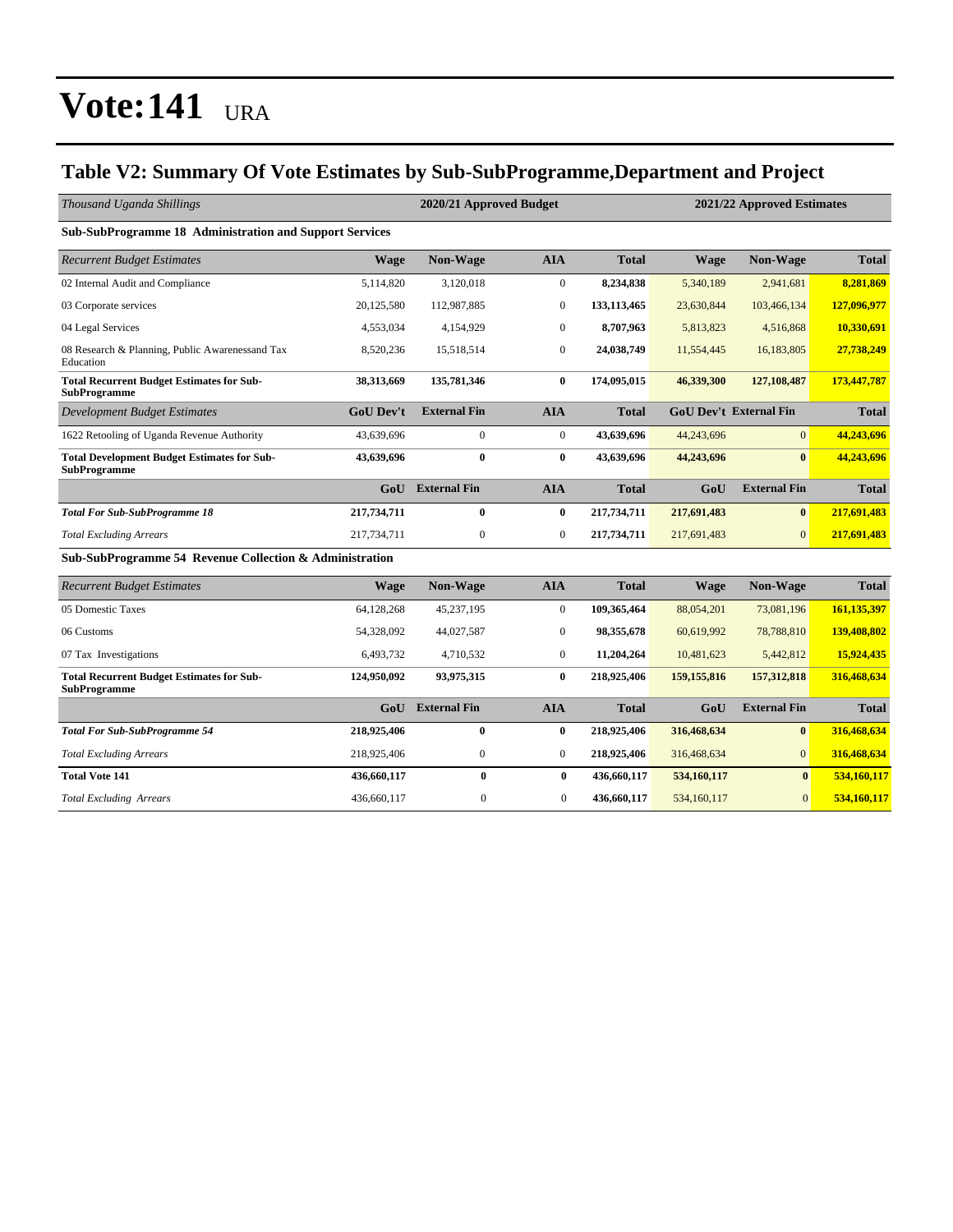#### **Table V3: Summary Vote Estimates by Item**

| Thousand Uganda Shillings                                   |             | 2020/21 Approved Budget |                  |              | 2021/22 Approved Estimates |                     |              |  |
|-------------------------------------------------------------|-------------|-------------------------|------------------|--------------|----------------------------|---------------------|--------------|--|
|                                                             | GoU         | <b>External Fin</b>     | AIA              | <b>Total</b> | GoU                        | <b>External Fin</b> | <b>Total</b> |  |
| <b>Employees, Goods and Services (Outputs Provided)</b>     | 393,020,421 | $\bf{0}$                | $\bf{0}$         | 393,020,421  | 489,916,421                | $\bf{0}$            | 489,916,421  |  |
| 211102 Contract Staff Salaries                              | 163,263,761 | 0                       | $\bf{0}$         | 163,263,761  | 205,495,116                | $\bf{0}$            | 205,495,116  |  |
| 211103 Allowances (Inc. Casuals, Temporary)                 | 12,958,108  | 0                       | $\bf{0}$         | 12,958,108   | 20,298,623                 | $\bf{0}$            | 20,298,623   |  |
| 212101 Social Security Contributions                        | 31,652,699  | $\bf{0}$                | $\bf{0}$         | 31,652,699   | 38,098,970                 | $\bf{0}$            | 38,098,970   |  |
| 213001 Medical expenses (To employees)                      | 7,623,000   | 0                       | $\bf{0}$         | 7,623,000    | 10,833,000                 | $\bf{0}$            | 10,833,000   |  |
| 213004 Gratuity Expenses                                    | 1,616,507   | $\bf{0}$                | $\bf{0}$         | 1,616,507    | 2,916,507                  | $\bf{0}$            | 2,916,507    |  |
| 221001 Advertising and Public Relations                     | 3,669,624   | 0                       | 0                | 3,669,624    | 3,949,624                  | $\bf{0}$            | 3,949,624    |  |
| 221002 Workshops and Seminars                               | 6,073,606   | 0                       | $\bf{0}$         | 6,073,606    | 7,343,606                  | $\bf{0}$            | 7,343,606    |  |
| 221003 Staff Training                                       | 5,620,000   | $\bf{0}$                | $\bf{0}$         | 5,620,000    | 5,620,000                  | $\bf{0}$            | 5,620,000    |  |
| 221004 Recruitment Expenses                                 | 1,200,000   | 0                       | $\bf{0}$         | 1,200,000    | 1,200,000                  | $\bf{0}$            | 1,200,000    |  |
| 221006 Commissions and related charges                      | 656,906     | $\bf{0}$                | $\bf{0}$         | 656,906      | 656,906                    | $\bf{0}$            | 656,906      |  |
| 221007 Books, Periodicals & Newspapers                      | 111,897     | 0                       | 0                | 111,897      | 111,897                    | $\bf{0}$            | 111,897      |  |
| 221008 Computer supplies and Information Technology<br>(TT) | 75,686,920  | 0                       | $\bf{0}$         | 75,686,920   | 83,902,920                 | $\bf{0}$            | 83,902,920   |  |
| 221009 Welfare and Entertainment                            | 7,302,702   | 0                       | $\bf{0}$         | 7,302,702    | 7,324,158                  | $\bf{0}$            | 7,324,158    |  |
| 221011 Printing, Stationery, Photocopying and Binding       | 2,119,831   | $\bf{0}$                | $\bf{0}$         | 2,119,831    | 2,119,831                  | $\bf{0}$            | 2,119,831    |  |
| 221014 Bank Charges and other Bank related costs            | 188,905     | 0                       | $\bf{0}$         | 188,905      | 208,837                    | $\bf{0}$            | 208,837      |  |
| 221017 Subscriptions                                        | 403,000     | $\bf{0}$                | $\bf{0}$         | 403,000      | 403,000                    | $\bf{0}$            | 403,000      |  |
| 222001 Telecommunications                                   | 900,000     | $\bf{0}$                | $\bf{0}$         | 900,000      | 900,000                    | $\bf{0}$            | 900,000      |  |
| 222002 Postage and Courier                                  | 244,000     | 0                       | $\bf{0}$         | 244,000      | 244,000                    | $\bf{0}$            | 244,000      |  |
| 222003 Information and communications technology<br>(ICT)   | 8,100,000   | $\bf{0}$                | $\bf{0}$         | 8,100,000    | 8,100,000                  | $\bf{0}$            | 8,100,000    |  |
| 223001 Property Expenses                                    | 89,549      | $\bf{0}$                | $\bf{0}$         | 89,549       | 89,549                     | $\bf{0}$            | 89,549       |  |
| 223002 Rates                                                | 300,187     | 0                       | $\bf{0}$         | 300,187      | 350,187                    | $\bf{0}$            | 350,187      |  |
| 223003 Rent - (Produced Assets) to private entities         | 2,380,547   | $\bf{0}$                | 0                | 2,380,547    | 2,380,547                  | $\bf{0}$            | 2,380,547    |  |
| 223004 Guard and Security services                          | 2,373,440   | 0                       | $\bf{0}$         | 2,373,440    | 2,652,440                  | $\bf{0}$            | 2,652,440    |  |
| 223005 Electricity                                          | 2,067,000   | 0                       | $\bf{0}$         | 2,067,000    | 2,435,240                  | $\bf{0}$            | 2,435,240    |  |
| 223006 Water                                                | 801,595     | $\bf{0}$                | $\bf{0}$         | 801,595      | 907,899                    | $\bf{0}$            | 907,899      |  |
| 224004 Cleaning and Sanitation                              | 993,683     | 0                       | $\bf{0}$         | 993,683      | 1,001,183                  | $\mathbf{0}$        | 1,001,183    |  |
| 224005 Uniforms, Beddings and Protective Gear               | 1,400,000   | $\bf{0}$                | $\bf{0}$         | 1,400,000    | 400,000                    | $\bf{0}$            | 400,000      |  |
| 225001 Consultancy Services- Short term                     | 1,099,500   | 0                       | $\bf{0}$         | 1,099,500    | 1,099,500                  | $\boldsymbol{0}$    | 1,099,500    |  |
| 226001 Insurances                                           | 6,932,555   | 0                       | 0                | 6,932,555    | 6,932,555                  | $\bf{0}$            | 6,932,555    |  |
| 227001 Travel inland                                        | 13,829,096  | $\bf{0}$                | $\bf{0}$         | 13,829,096   | 16,833,523                 | $\bf{0}$            | 16,833,523   |  |
| 227002 Travel abroad                                        | 1,488,534   | 0                       | $\bf{0}$         | 1,488,534    | 1,488,534                  | $\bf{0}$            | 1,488,534    |  |
| 227003 Carriage, Haulage, Freight and transport hire        | 1,156,423   | $\bf{0}$                | $\bf{0}$         | 1,156,423    | 656,423                    | $\boldsymbol{0}$    | 656,423      |  |
| 227004 Fuel, Lubricants and Oils                            | 3,636,503   | $\bf{0}$                | 0                | 3,636,503    | 3,636,503                  | $\bf{0}$            | 3,636,503    |  |
| 228001 Maintenance - Civil                                  | 11,549,000  | 0                       | $\boldsymbol{0}$ | 11,549,000   | 10,549,000                 | $\bf{0}$            | 10,549,000   |  |
| 228002 Maintenance - Vehicles                               | 4,774,942   | $\bf{0}$                | $\bf{0}$         | 4,774,942    | 4,774,942                  | $\boldsymbol{0}$    | 4,774,942    |  |
| 228003 Maintenance - Machinery, Equipment &<br>Furniture    | 5,605,725   | 0                       | $\bf{0}$         | 5,605,725    | 30, 555, 725               | $\bf{0}$            | 30,555,725   |  |
| 228004 Maintenance - Other                                  | 1,550,677   | $\bf{0}$                | $\bf{0}$         | 1,550,677    | 1,845,677                  | $\bf{0}$            | 1,845,677    |  |
| 273102 Incapacity, death benefits and funeral expenses      | 400,000     | $\bf{0}$                | $\bf{0}$         | 400,000      | 400,000                    | $\bf{0}$            | 400,000      |  |
| 282102 Fines and Penalties/ Court wards                     | 1,200,000   | $\bf{0}$                | 0                | 1,200,000    | 1,200,000                  | $\bf{0}$            | 1,200,000    |  |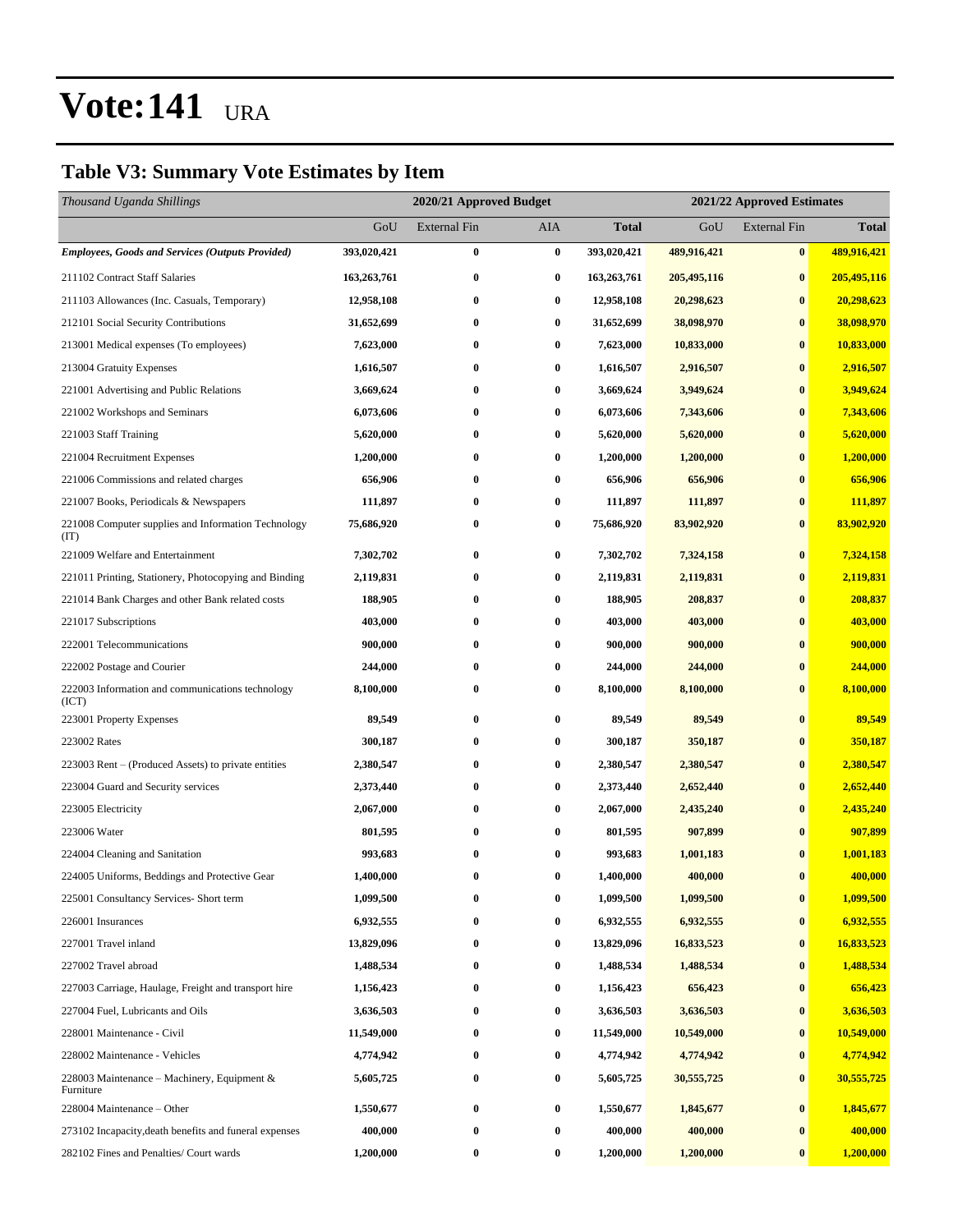| <b>Investment</b> (Capital Purchases) | 43,639,696  | $\bf{0}$     | $\bf{0}$     | 43,639,696  | 44,243,696  | $\mathbf{0}$   | 44,243,696  |
|---------------------------------------|-------------|--------------|--------------|-------------|-------------|----------------|-------------|
| 312101 Non-Residential Buildings      | 2,600,000   | $\bf{0}$     | $\mathbf{0}$ | 2,600,000   | 7,600,000   | $\bf{0}$       | 7,600,000   |
| 312201 Transport Equipment            | 8,022,424   | $\bf{0}$     | $\bf{0}$     | 8.022.424   | 8,022,424   | $\bf{0}$       | 8,022,424   |
| 312202 Machinery and Equipment        | 50,000      | $\bf{0}$     | $\mathbf{0}$ | 50,000      | 50,000      | $\mathbf{0}$   | 50,000      |
| 312203 Furniture & Fixtures           | 50,000      | $\bf{0}$     | $\mathbf{0}$ | 50,000      | 654,000     | $\mathbf{0}$   | 654,000     |
| 312213 ICT Equipment                  | 32,917,272  | $\bf{0}$     | $\bf{0}$     | 32.917.272  | 27.917.272  | $\mathbf{0}$   | 27,917,272  |
| <b>Grand Total Vote 141</b>           | 436,660,117 | $\bf{0}$     | $\bf{0}$     | 436,660,117 | 534,160,117 | $\mathbf{0}$   | 534,160,117 |
| <b>Total Excluding Arrears</b>        | 436,660,117 | $\mathbf{0}$ | $\mathbf{0}$ | 436,660,117 | 534,160,117 | $\overline{0}$ | 534,160,117 |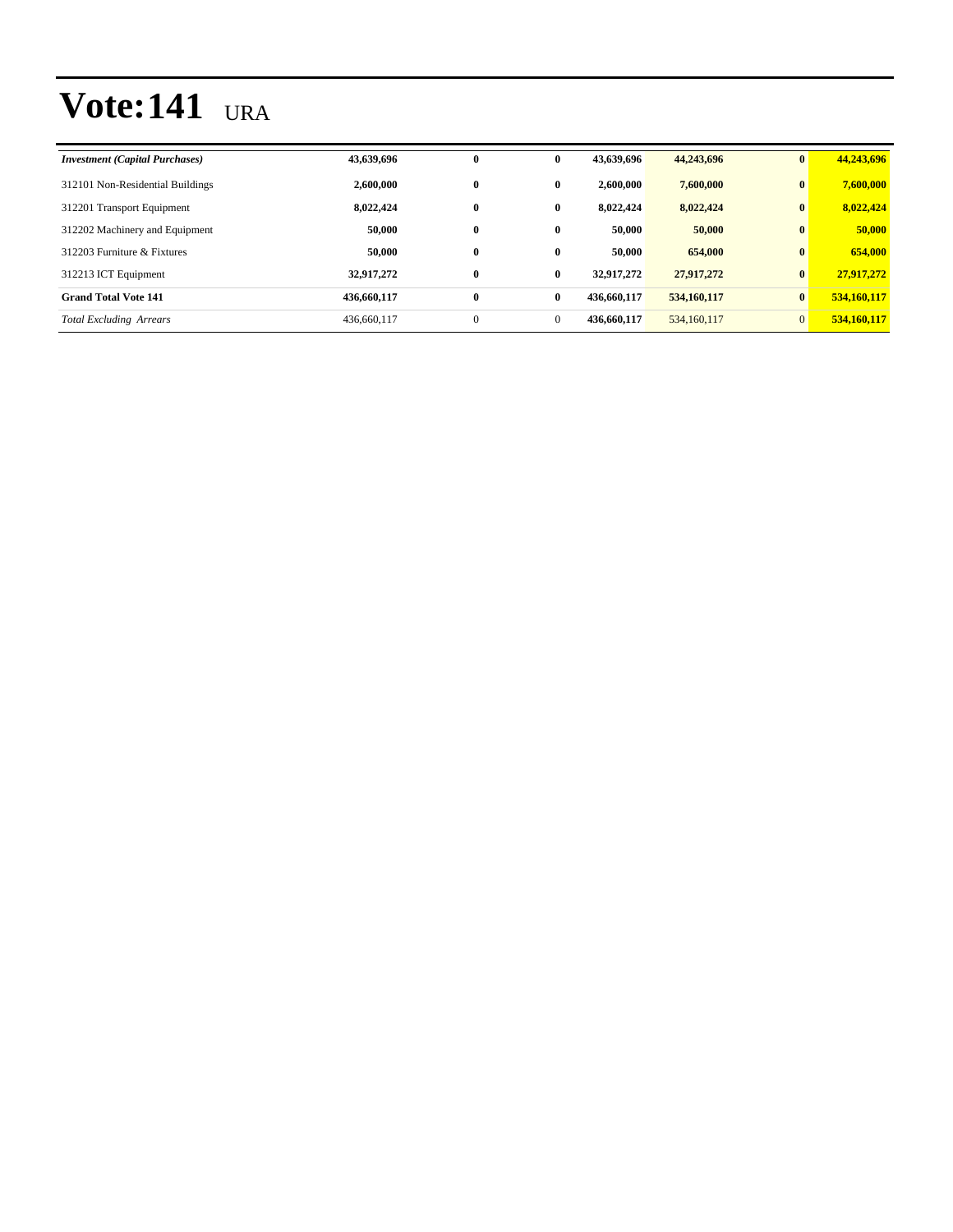#### **Table V4: Detailed Estimates by Sub-SubProgramme, Department,Project and Budget Output and Item**

#### *Sub-SubProgrammme 18 Administration and Support Services*

*Recurrent Budget Estimates*

#### **Department 02 Internal Audit and Compliance**

| Thousand Uganda Shillings                                 |                  | 2020/21 Approved Budget |                |              | 2021/22 Approved Estimates |                |              |  |
|-----------------------------------------------------------|------------------|-------------------------|----------------|--------------|----------------------------|----------------|--------------|--|
| <b>Outputs Provided</b>                                   | Wage             | Non Wage                | <b>AIA</b>     | <b>Total</b> | Wage                       | Non Wage       | <b>Total</b> |  |
| <b>Budget Output 141801 Internal Audit and Compliance</b> |                  |                         |                |              |                            |                |              |  |
| 211102 Contract Staff Salaries                            | 5,114,820        | $\mathbf{0}$            | $\overline{0}$ | 5,114,820    | 5,340,189                  | $\overline{0}$ | 5,340,189    |  |
| 211103 Allowances (Inc. Casuals, Temporary)               | $\mathbf{0}$     | 96,775                  | $\overline{0}$ | 96,775       | $\mathbf{0}$               | 89,775         | 89,775       |  |
| 212101 Social Security Contributions                      | $\boldsymbol{0}$ | 991,635                 | $\overline{0}$ | 991,635      | $\mathbf{0}$               | 1,036,709      | 1,036,709    |  |
| 213001 Medical expenses (To employees)                    | $\boldsymbol{0}$ | 171,000                 | $\overline{0}$ | 171,000      | $\mathbf{0}$               | 235,200        | 235,200      |  |
| 213004 Gratuity Expenses                                  | $\boldsymbol{0}$ | 150,353                 | $\overline{0}$ | 150,353      | $\mathbf{0}$               | 166,353        | 166,353      |  |
| 221001 Advertising and Public Relations                   | $\mathbf{0}$     | 40,000                  | $\overline{0}$ | 40,000       | $\mathbf{0}$               | 40,000         | 40,000       |  |
| 221002 Workshops and Seminars                             | $\mathbf{0}$     | 159,949                 | $\overline{0}$ | 159,949      | $\mathbf{0}$               | 129,949        | 129,949      |  |
| 221007 Books, Periodicals & Newspapers                    | $\mathbf{0}$     | 700                     | $\overline{0}$ | 700          | $\mathbf{0}$               | 700            | 700          |  |
| 221009 Welfare and Entertainment                          | $\mathbf{0}$     | 234,710                 | $\overline{0}$ | 234,710      | $\mathbf{0}$               | 169,139        | 169,139      |  |
| 221011 Printing, Stationery, Photocopying and Binding     | $\mathbf{0}$     | 27,600                  | $\overline{0}$ | 27,600       | $\mathbf{0}$               | 20,600         | 20,600       |  |
| 221014 Bank Charges and other Bank related costs          | $\boldsymbol{0}$ | 4,800                   | $\overline{0}$ | 4,800        | $\mathbf{0}$               | 5,199          | 5,199        |  |
| 221017 Subscriptions                                      | $\boldsymbol{0}$ | 20,000                  | $\overline{0}$ | 20,000       | $\mathbf{0}$               | 20,000         | 20,000       |  |
| 223006 Water                                              | $\mathbf{0}$     | 27,000                  | $\overline{0}$ | 27,000       | $\mathbf{0}$               | 29,126         | 29,126       |  |
| 224004 Cleaning and Sanitation                            | $\mathbf{0}$     | 5,739                   | $\overline{0}$ | 5,739        | $\mathbf{0}$               | 4,889          | 4,889        |  |
| 225001 Consultancy Services- Short term                   | $\mathbf{0}$     | 536,800                 | $\overline{0}$ | 536,800      | $\mathbf{0}$               | 436,800        | 436,800      |  |
| 226001 Insurances                                         | $\mathbf{0}$     | 77,026                  | $\overline{0}$ | 77,026       | $\mathbf{0}$               | 77,026         | 77,026       |  |
| 227001 Travel inland                                      | $\mathbf{0}$     | 267,528                 | $\mathbf{0}$   | 267,528      | $\mathbf{0}$               | 171,813        | 171,813      |  |
| 227002 Travel abroad                                      | $\mathbf{0}$     | 79,673                  | $\overline{0}$ | 79,673       | $\mathbf{0}$               | 79,673         | 79,673       |  |
| 227003 Carriage, Haulage, Freight and transport hire      | $\mathbf{0}$     | 1,110                   | $\mathbf{0}$   | 1,110        | $\mathbf{0}$               | 1,110          | 1,110        |  |
| 227004 Fuel, Lubricants and Oils                          | $\mathbf{0}$     | 157,649                 | $\overline{0}$ | 157,649      | $\mathbf{0}$               | 157,649        | 157,649      |  |
| 228002 Maintenance - Vehicles                             | $\mathbf{0}$     | 68,441                  | $\mathbf{0}$   | 68,441       | $\mathbf{0}$               | 68,441         | 68,441       |  |
| 228004 Maintenance – Other                                | $\mathbf{0}$     | 1,531                   | $\overline{0}$ | 1,531        | $\mathbf{0}$               | 1,531          | 1,531        |  |
| <b>Total Cost of Budget Output 01</b>                     | 5,114,820        | 3,120,018               | 0              | 8,234,838    | 5,340,189                  | 2,941,681      | 8,281,869    |  |
| <b>Total Cost Of Outputs Provided</b>                     | 5,114,820        | 3,120,018               | $\bf{0}$       | 8,234,838    | 5,340,189                  | 2,941,681      | 8,281,869    |  |
| <b>Total Cost for Department 02</b>                       | 5,114,820        | 3,120,018               | $\bf{0}$       | 8,234,838    | 5,340,189                  | 2,941,681      | 8,281,869    |  |
| <b>Total Excluding Arrears</b>                            | 5,114,820        | 3,120,018               | $\mathbf{0}$   | 8,234,838    | 5,340,189                  | 2,941,681      | 8,281,869    |  |

#### **Department 03 Corporate services**

| Thousand Uganda Shillings                                   |              | 2020/21 Approved Budget | 2021/22 Approved Estimates |              |              |                |              |
|-------------------------------------------------------------|--------------|-------------------------|----------------------------|--------------|--------------|----------------|--------------|
| <b>Outputs Provided</b>                                     | Wage         | Non Wage                | AIA                        | <b>Total</b> | Wage         | Non Wage       | <b>Total</b> |
| <b>Budget Output 141803 Administrative Support Services</b> |              |                         |                            |              |              |                |              |
| 211102 Contract Staff Salaries                              | 20,125,580   | 0                       | $\mathbf{0}$               | 20,125,580   | 23.630.844   | $\overline{0}$ | 23,630,844   |
| 211103 Allowances (Inc. Casuals, Temporary)                 | $\mathbf{0}$ | 5.043.070               | $\mathbf{0}$               | 5.043.070    | $\mathbf{0}$ | 12,207,585     | 12,207,585   |
| 212101 Social Security Contributions                        | $\mathbf{0}$ | 3.901.794               | $\mathbf{0}$               | 3.901.794    | $\mathbf{0}$ | 4,463,774      | 4,463,774    |
| 213001 Medical expenses (To employees)                      | $\mathbf{0}$ | 1.415.000               | $\mathbf{0}$               | 1.415,000    | $\mathbf{0}$ | 1,800,200      | 1.800.200    |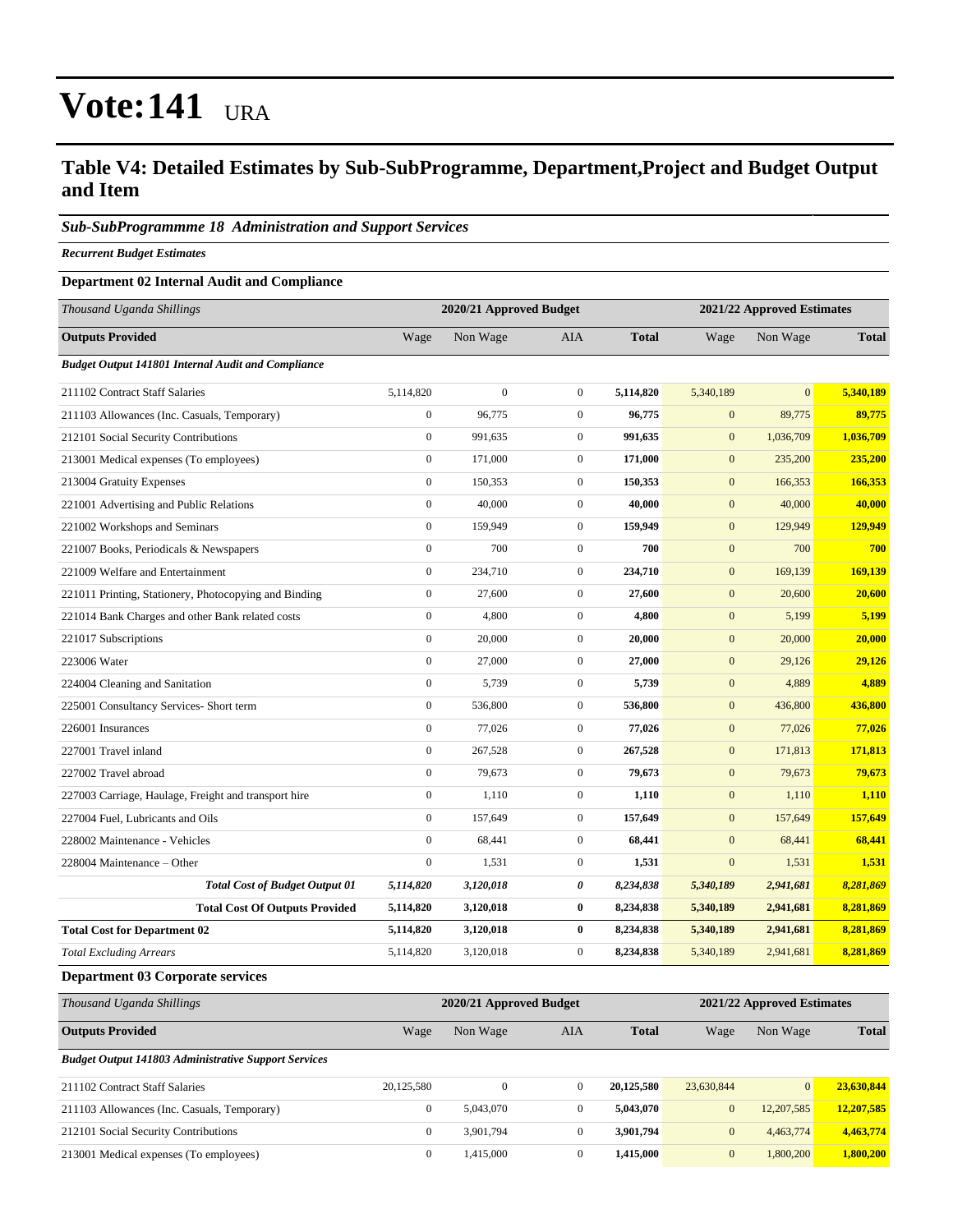| 213004 Gratuity Expenses                                 | $\boldsymbol{0}$ | 294,887     | $\mathbf{0}$     | 294,887       | $\mathbf{0}$     | 390,887     | 390,887     |
|----------------------------------------------------------|------------------|-------------|------------------|---------------|------------------|-------------|-------------|
| 221001 Advertising and Public Relations                  | $\boldsymbol{0}$ | 375,000     | $\mathbf{0}$     | 375,000       | $\boldsymbol{0}$ | 375,000     | 375,000     |
| 221002 Workshops and Seminars                            | $\boldsymbol{0}$ | 1,210,000   | $\mathbf{0}$     | 1,210,000     | $\mathbf{0}$     | 610,000     | 610,000     |
| 221003 Staff Training                                    | $\boldsymbol{0}$ | 5,620,000   | $\mathbf{0}$     | 5,620,000     | $\mathbf{0}$     | 5,620,000   | 5,620,000   |
| 221004 Recruitment Expenses                              | $\boldsymbol{0}$ | 1,200,000   | $\mathbf{0}$     | 1,200,000     | $\mathbf{0}$     | 1,200,000   | 1,200,000   |
| 221007 Books, Periodicals & Newspapers                   | $\boldsymbol{0}$ | 43,000      | $\mathbf{0}$     | 43,000        | $\mathbf{0}$     | 43,000      | 43,000      |
| 221008 Computer supplies and Information Technology (IT) | $\boldsymbol{0}$ | 44,887,427  | $\mathbf{0}$     | 44,887,427    | $\mathbf{0}$     | 29,887,427  | 29,887,427  |
| 221009 Welfare and Entertainment                         | $\boldsymbol{0}$ | 2,863,766   | $\mathbf{0}$     | 2,863,766     | $\mathbf{0}$     | 2,660,341   | 2,660,341   |
| 221011 Printing, Stationery, Photocopying and Binding    | $\boldsymbol{0}$ | 911,680     | $\mathbf{0}$     | 911,680       | $\mathbf{0}$     | 911,680     | 911,680     |
| 221014 Bank Charges and other Bank related costs         | $\boldsymbol{0}$ | 71,644      | $\mathbf{0}$     | 71,644        | $\mathbf{0}$     | 74,036      | 74,036      |
| 221017 Subscriptions                                     | $\boldsymbol{0}$ | 20,000      | $\mathbf{0}$     | 20,000        | $\mathbf{0}$     | 20,000      | 20,000      |
| 222001 Telecommunications                                | $\boldsymbol{0}$ | 900,000     | $\boldsymbol{0}$ | 900,000       | $\mathbf{0}$     | 900,000     | 900,000     |
| 222002 Postage and Courier                               | $\boldsymbol{0}$ | 244,000     | $\mathbf{0}$     | 244,000       | $\mathbf{0}$     | 244,000     | 244,000     |
| 222003 Information and communications technology (ICT)   | $\boldsymbol{0}$ | 8,100,000   | $\mathbf{0}$     | 8,100,000     | $\mathbf{0}$     | 8,100,000   | 8,100,000   |
| 223001 Property Expenses                                 | $\boldsymbol{0}$ | 89,549      | $\mathbf{0}$     | 89,549        | $\mathbf{0}$     | 89,549      | 89,549      |
| 223002 Rates                                             | $\boldsymbol{0}$ | 300,187     | $\mathbf{0}$     | 300,187       | $\mathbf{0}$     | 350,187     | 350,187     |
| 223003 Rent – (Produced Assets) to private entities      | $\boldsymbol{0}$ | 1,094,203   | $\mathbf{0}$     | 1,094,203     | $\mathbf{0}$     | 1,094,203   | 1,094,203   |
| 223004 Guard and Security services                       | $\boldsymbol{0}$ | 1,850,246   | $\mathbf{0}$     | 1,850,246     | $\mathbf{0}$     | 2,129,246   | 2,129,246   |
| 223005 Electricity                                       | $\boldsymbol{0}$ | 1,400,000   | $\mathbf{0}$     | 1,400,000     | $\mathbf{0}$     | 1,400,000   | 1,400,000   |
| 223006 Water                                             | $\boldsymbol{0}$ | 389,920     | $\mathbf{0}$     | 389,920       | $\mathbf{0}$     | 402,676     | 402,676     |
| 224004 Cleaning and Sanitation                           | $\boldsymbol{0}$ | 450,000     | $\mathbf{0}$     | 450,000       | $\mathbf{0}$     | 450,900     | 450,900     |
| 224005 Uniforms, Beddings and Protective Gear            | $\boldsymbol{0}$ | 1,400,000   | $\mathbf{0}$     | 1,400,000     | $\mathbf{0}$     | 400,000     | 400,000     |
| 225001 Consultancy Services- Short term                  | $\boldsymbol{0}$ | 140,000     | $\mathbf{0}$     | 140,000       | $\mathbf{0}$     | 140,000     | 140,000     |
| 226001 Insurances                                        | $\boldsymbol{0}$ | 4,490,631   | $\mathbf{0}$     | 4,490,631     | $\mathbf{0}$     | 4,490,631   | 4,490,631   |
| 227001 Travel inland                                     | $\boldsymbol{0}$ | 1,484,202   | $\mathbf{0}$     | 1,484,202     | $\mathbf{0}$     | 1,668,133   | 1,668,133   |
| 227002 Travel abroad                                     | $\boldsymbol{0}$ | 108,293     | $\mathbf{0}$     | 108,293       | $\mathbf{0}$     | 108,293     | 108,293     |
| 227003 Carriage, Haulage, Freight and transport hire     | $\boldsymbol{0}$ | 885,300     | $\mathbf{0}$     | 885,300       | $\mathbf{0}$     | 385,300     | 385,300     |
| 227004 Fuel. Lubricants and Oils                         | $\boldsymbol{0}$ | 1,113,201   | $\mathbf{0}$     | 1,113,201     | $\mathbf{0}$     | 1,113,201   | 1,113,201   |
| 228001 Maintenance - Civil                               | $\boldsymbol{0}$ | 11,549,000  | $\mathbf{0}$     | 11,549,000    | $\mathbf{0}$     | 10,549,000  | 10,549,000  |
| 228002 Maintenance - Vehicles                            | $\boldsymbol{0}$ | 2,958,000   | $\mathbf{0}$     | 2,958,000     | $\mathbf{0}$     | 2,958,000   | 2,958,000   |
| 228003 Maintenance - Machinery, Equipment & Furniture    | $\Omega$         | 5,605,725   | $\Omega$         | 5,605,725     | $\boldsymbol{0}$ | 5,555,725   | 5,555,725   |
| 228004 Maintenance – Other                               | $\boldsymbol{0}$ | 178,160     | $\boldsymbol{0}$ | 178,160       | $\boldsymbol{0}$ | 273,160     | 273,160     |
| 273102 Incapacity, death benefits and funeral expenses   | $\boldsymbol{0}$ | 400,000     | $\boldsymbol{0}$ | 400,000       | $\boldsymbol{0}$ | 400,000     | 400,000     |
| <b>Total Cost of Budget Output 03</b>                    | 20,125,580       | 112,987,885 | 0                | 133,113,465   | 23,630,844       | 103,466,134 | 127,096,977 |
| <b>Total Cost Of Outputs Provided</b>                    | 20,125,580       | 112,987,885 | $\bf{0}$         | 133, 113, 465 | 23,630,844       | 103,466,134 | 127,096,977 |
| <b>Total Cost for Department 03</b>                      | 20,125,580       | 112,987,885 | $\bf{0}$         | 133,113,465   | 23,630,844       | 103,466,134 | 127,096,977 |
| <b>Total Excluding Arrears</b>                           | 20,125,580       | 112,987,885 | $\boldsymbol{0}$ | 133, 113, 465 | 23,630,844       | 103,466,134 | 127,096,977 |
| <b>Department 04 Legal Services</b>                      |                  |             |                  |               |                  |             |             |

| Thousand Uganda Shillings                  |           | 2020/21 Approved Budget | 2021/22 Approved Estimates |              |           |              |              |
|--------------------------------------------|-----------|-------------------------|----------------------------|--------------|-----------|--------------|--------------|
| <b>Outputs Provided</b>                    | Wage      | Non Wage                | AIA                        | <b>Total</b> | Wage      | Non Wage     | <b>Total</b> |
| <b>Budget Output 141805 Legal services</b> |           |                         |                            |              |           |              |              |
| 211102 Contract Staff Salaries             | 4,553,034 |                         |                            | 4.553,034    | 5,813,823 | $\mathbf{0}$ | 5.813.823    |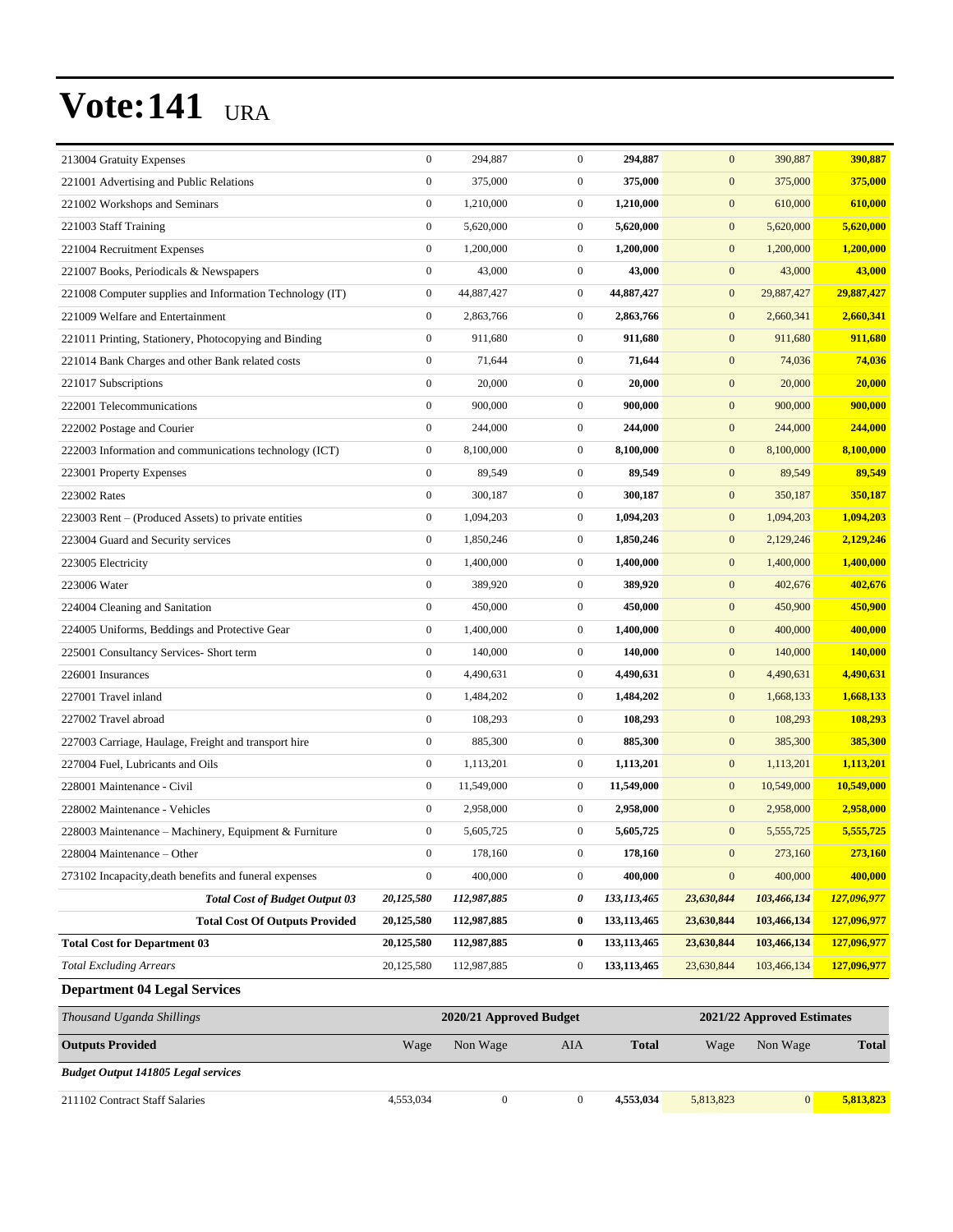| 211103 Allowances (Inc. Casuals, Temporary)           | $\mathbf{0}$     | 63.977    | $\overline{0}$   | 63,977    | $\mathbf{0}$ | 68,977    | 68,977     |
|-------------------------------------------------------|------------------|-----------|------------------|-----------|--------------|-----------|------------|
| 212101 Social Security Contributions                  | $\mathbf{0}$     | 882,719   | $\overline{0}$   | 882,719   | $\mathbf{0}$ | 1,075,274 | 1,075,274  |
| 213001 Medical expenses (To employees)                | $\mathbf{0}$     | 169,000   | $\overline{0}$   | 169,000   | $\mathbf{0}$ | 265,300   | 265,300    |
| 213004 Gratuity Expenses                              | $\mathbf{0}$     | 154,903   | $\overline{0}$   | 154,903   | $\mathbf{0}$ | 178,903   | 178,903    |
| 221001 Advertising and Public Relations               | $\mathbf{0}$     | 7,500     | $\boldsymbol{0}$ | 7,500     | $\mathbf{0}$ | 7,500     | 7,500      |
| 221002 Workshops and Seminars                         | $\boldsymbol{0}$ | 155,300   | $\boldsymbol{0}$ | 155,300   | $\mathbf{0}$ | 155,300   | 155,300    |
| 221006 Commissions and related charges                | $\boldsymbol{0}$ | 656,906   | $\boldsymbol{0}$ | 656,906   | $\mathbf{0}$ | 656,906   | 656,906    |
| 221007 Books, Periodicals & Newspapers                | $\mathbf{0}$     | 25,972    | $\boldsymbol{0}$ | 25,972    | $\mathbf{0}$ | 25,972    | 25,972     |
| 221009 Welfare and Entertainment                      | $\boldsymbol{0}$ | 219,492   | $\boldsymbol{0}$ | 219,492   | $\mathbf{0}$ | 181,136   | 181,136    |
| 221011 Printing, Stationery, Photocopying and Binding | $\mathbf{0}$     | 51,991    | $\overline{0}$   | 51,991    | $\mathbf{0}$ | 51,991    | 51,991     |
| 221014 Bank Charges and other Bank related costs      | $\mathbf{0}$     | 4,400     | $\mathbf{0}$     | 4,400     | $\mathbf{0}$ | 4,998     | 4,998      |
| 221017 Subscriptions                                  | $\mathbf{0}$     | 3,000     | $\overline{0}$   | 3,000     | $\mathbf{0}$ | 3,000     | 3,000      |
| 223006 Water                                          | $\mathbf{0}$     | 2,000     | $\boldsymbol{0}$ | 2,000     | $\mathbf{0}$ | 5,189     | 5,189      |
| 224004 Cleaning and Sanitation                        | $\mathbf{0}$     | 6,528     | $\overline{0}$   | 6,528     | $\mathbf{0}$ | 6,753     | 6,753      |
| 225001 Consultancy Services- Short term               | $\mathbf{0}$     | 16,000    | $\overline{0}$   | 16,000    | $\mathbf{0}$ | 16,000    | 16,000     |
| 226001 Insurances                                     | $\mathbf{0}$     | 73,842    | $\overline{0}$   | 73,842    | $\mathbf{0}$ | 73,842    | 73,842     |
| 227001 Travel inland                                  | $\mathbf{0}$     | 148,570   | $\overline{0}$   | 148,570   | $\mathbf{0}$ | 226,998   | 226,998    |
| 227002 Travel abroad                                  | $\mathbf{0}$     | 89,673    | $\mathbf{0}$     | 89,673    | $\mathbf{0}$ | 89,673    | 89,673     |
| 227003 Carriage, Haulage, Freight and transport hire  | $\boldsymbol{0}$ | 3,200     | $\boldsymbol{0}$ | 3,200     | $\mathbf{0}$ | 3,200     | 3,200      |
| 227004 Fuel, Lubricants and Oils                      | $\mathbf{0}$     | 128,107   | $\overline{0}$   | 128,107   | $\mathbf{0}$ | 128,107   | 128,107    |
| 228002 Maintenance - Vehicles                         | $\mathbf{0}$     | 91.850    | $\overline{0}$   | 91,850    | $\mathbf{0}$ | 91,850    | 91,850     |
| 282102 Fines and Penalties/ Court wards               | $\mathbf{0}$     | 1,200,000 | $\overline{0}$   | 1,200,000 | $\mathbf{0}$ | 1,200,000 | 1,200,000  |
| <b>Total Cost of Budget Output 05</b>                 | 4,553,034        | 4,154,929 | 0                | 8,707,963 | 5,813,823    | 4,516,868 | 10,330,691 |
| <b>Total Cost Of Outputs Provided</b>                 | 4,553,034        | 4,154,929 | $\bf{0}$         | 8,707,963 | 5,813,823    | 4,516,868 | 10,330,691 |
| <b>Total Cost for Department 04</b>                   | 4,553,034        | 4,154,929 | $\bf{0}$         | 8,707,963 | 5,813,823    | 4,516,868 | 10,330,691 |
| <b>Total Excluding Arrears</b>                        | 4,553,034        | 4,154,929 | $\overline{0}$   | 8,707,963 | 5,813,823    | 4,516,868 | 10,330,691 |

#### **Department 08 Research & Planning, Public Awarenessand Tax Education**

| Thousand Uganda Shillings                                                   |                  | 2020/21 Approved Budget |              |              | 2021/22 Approved Estimates |              |              |  |
|-----------------------------------------------------------------------------|------------------|-------------------------|--------------|--------------|----------------------------|--------------|--------------|--|
| <b>Outputs Provided</b>                                                     | Wage             | Non Wage                | AIA          | <b>Total</b> | Wage                       | Non Wage     | <b>Total</b> |  |
| <b>Budget Output 141804 Public Awarenes and Tax Education/Modernization</b> |                  |                         |              |              |                            |              |              |  |
| 211102 Contract Staff Salaries                                              | 8,520,236        | $\mathbf{0}$            | $\mathbf{0}$ | 8,520,236    | 11,554,445                 | $\mathbf{0}$ | 11,554,445   |  |
| 211103 Allowances (Inc. Casuals, Temporary)                                 | $\boldsymbol{0}$ | 97,534                  | $\mathbf{0}$ | 97,534       | $\mathbf{0}$               | 121,534      | 121,534      |  |
| 212101 Social Security Contributions                                        | $\mathbf{0}$     | 1,651,860               | $\mathbf{0}$ | 1,651,860    | $\mathbf{0}$               | 2,106,384    | 2,106,384    |  |
| 213001 Medical expenses (To employees)                                      | $\mathbf{0}$     | 294,500                 | $\Omega$     | 294,500      | $\mathbf{0}$               | 487,100      | 487,100      |  |
| 213004 Gratuity Expenses                                                    | $\mathbf{0}$     | 263,513                 | $\mathbf{0}$ | 263,513      | $\mathbf{0}$               | 311,513      | 311,513      |  |
| 221001 Advertising and Public Relations                                     | $\mathbf{0}$     | 2,959,870               | $\mathbf{0}$ | 2,959,870    | $\mathbf{0}$               | 3,239,870    | 3,239,870    |  |
| 221002 Workshops and Seminars                                               | $\mathbf{0}$     | 3,854,732               | $\Omega$     | 3,854,732    | $\mathbf{0}$               | 5,754,732    | 5,754,732    |  |
| 221007 Books, Periodicals & Newspapers                                      | $\mathbf{0}$     | 8,000                   | $\mathbf{0}$ | 8,000        | $\mathbf{0}$               | 9,000        | 9,000        |  |
| 221008 Computer supplies and Information Technology (IT)                    | $\mathbf{0}$     | 4,279,000               | $\mathbf{0}$ | 4,279,000    | $\boldsymbol{0}$           | 1,500,000    | 1,500,000    |  |
| 221009 Welfare and Entertainment                                            | $\mathbf{0}$     | 276,571                 | $\mathbf{0}$ | 276,571      | $\mathbf{0}$               | 289,858      | 289,858      |  |
| 221011 Printing, Stationery, Photocopying and Binding                       | $\mathbf{0}$     | 45,240                  | $\mathbf{0}$ | 45,240       | $\mathbf{0}$               | 52,240       | 52,240       |  |
| 221014 Bank Charges and other Bank related costs                            | $\mathbf{0}$     | 8,360                   | $\mathbf{0}$ | 8,360        | $\overline{0}$             | 9,556        | 9,556        |  |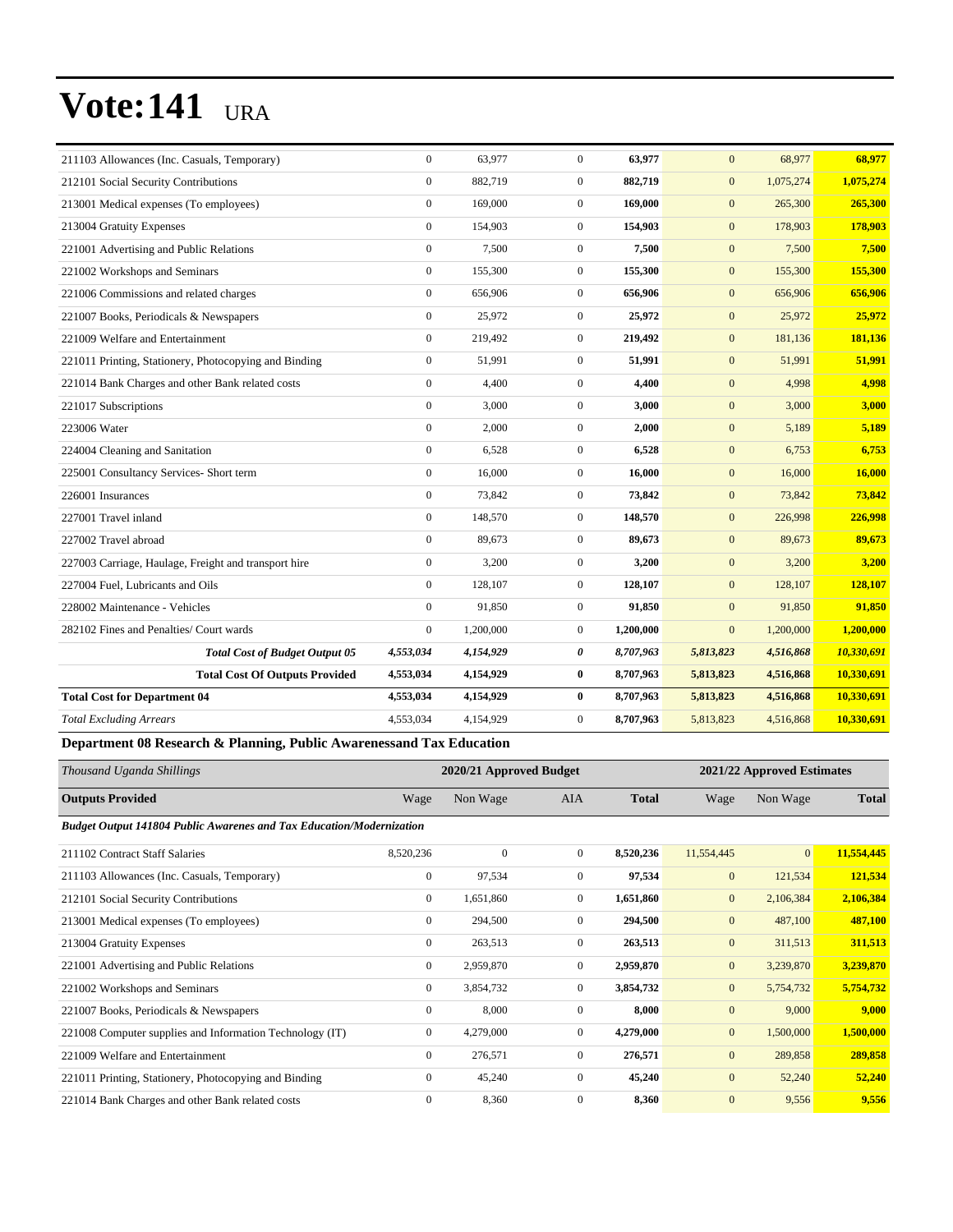| 221017 Subscriptions                    | $\mathbf{0}$     | 170,000    | $\mathbf{0}$   | 170,000    | $\mathbf{0}$ | 170,000    | 170,000        |
|-----------------------------------------|------------------|------------|----------------|------------|--------------|------------|----------------|
| 223006 Water                            | $\boldsymbol{0}$ | 4,000      | 0              | 4,000      | $\mathbf{0}$ | 10,378     | 10,378         |
| 224004 Cleaning and Sanitation          | $\mathbf{0}$     | 19,600     | $\overline{0}$ | 19,600     | $\mathbf{0}$ | 21,050     | 21,050         |
| 225001 Consultancy Services- Short term | $\mathbf{0}$     | 406,700    | $\overline{0}$ | 406,700    | $\mathbf{0}$ | 506,700    | 506,700        |
| 226001 Insurances                       | $\overline{0}$   | 121,406    | $\overline{0}$ | 121,406    | $\mathbf{0}$ | 121,406    | 121,406        |
| 227001 Travel inland                    | $\mathbf{0}$     | 151,604    | $\overline{0}$ | 151,604    | $\mathbf{0}$ | 566,460    | 566,460        |
| 227002 Travel abroad                    | $\mathbf{0}$     | 563,767    | $\overline{0}$ | 563,767    | $\mathbf{0}$ | 563,767    | 563,767        |
| 227004 Fuel, Lubricants and Oils        | $\mathbf{0}$     | 209,926    | $\overline{0}$ | 209,926    | $\mathbf{0}$ | 209,926    | 209,926        |
| 228002 Maintenance - Vehicles           | $\mathbf{0}$     | 130,000    | $\overline{0}$ | 130,000    | $\mathbf{0}$ | 130,000    | <b>130,000</b> |
| 228004 Maintenance – Other              | $\boldsymbol{0}$ | 2,330      | $\overline{0}$ | 2,330      | $\mathbf{0}$ | 2,330      | 2,330          |
| <b>Total Cost of Budget Output 04</b>   | 8,520,236        | 15,518,514 | 0              | 24,038,749 | 11,554,445   | 16,183,805 | 27,738,249     |
| <b>Total Cost Of Outputs Provided</b>   | 8,520,236        | 15,518,514 | $\bf{0}$       | 24,038,749 | 11,554,445   | 16,183,805 | 27,738,249     |
| <b>Total Cost for Department 08</b>     | 8,520,236        | 15,518,514 | $\bf{0}$       | 24,038,749 | 11,554,445   | 16,183,805 | 27,738,249     |
| <b>Total Excluding Arrears</b>          | 8,520,236        | 15,518,514 | $\overline{0}$ | 24,038,749 | 11,554,445   | 16,183,805 | 27,738,249     |
| .                                       |                  |            |                |            |              |            |                |

*Development Budget Estimates*

#### **Project 1622 Retooling of Uganda Revenue Authority**

| Thousand Uganda Shillings                                                            |                               | 2020/21 Approved Budget |                  |              |                               | 2021/22 Draft Estimates |              |
|--------------------------------------------------------------------------------------|-------------------------------|-------------------------|------------------|--------------|-------------------------------|-------------------------|--------------|
| <b>Capital Purchases</b>                                                             | <b>GoU Dev't External Fin</b> |                         | <b>AIA</b>       | <b>Total</b> | <b>GoU Dev't External Fin</b> |                         | <b>Total</b> |
| <b>Budget Output 141872 Government Buildings and Administrative Infrastructure</b>   |                               |                         |                  |              |                               |                         |              |
| 312101 Non-Residential Buildings                                                     | 2,600,000                     | $\boldsymbol{0}$        | $\overline{0}$   | 2,600,000    | 7,600,000                     | $\mathbf{0}$            | 7,600,000    |
| <b>Total Cost Of Budget Output 141872</b>                                            | 2,600,000                     | 0                       | 0                | 2,600,000    | 7,600,000                     | $\boldsymbol{\theta}$   | 7,600,000    |
| <b>Budget Output 141875 Purchase of Motor Vehicles and Other Transport Equipment</b> |                               |                         |                  |              |                               |                         |              |
| 312201 Transport Equipment                                                           | 8,022,424                     | $\mathbf{0}$            | $\overline{0}$   | 8,022,424    | 8,022,424                     | $\mathbf{0}$            | 8,022,424    |
| <b>Total Cost Of Budget Output 141875</b>                                            | 8,022,424                     | $\theta$                | 0                | 8,022,424    | 8,022,424                     | $\boldsymbol{\theta}$   | 8,022,424    |
| Budget Output 141876 Purchase of Office and ICT Equipment, including software        |                               |                         |                  |              |                               |                         |              |
| 312213 ICT Equipment                                                                 | 32,917,272                    | $\mathbf{0}$            | $\overline{0}$   | 32,917,272   | 27,917,272                    | $\mathbf{0}$            | 27,917,272   |
| <b>Total Cost Of Budget Output 141876</b>                                            | 32,917,272                    | $\theta$                | 0                | 32,917,272   | 27,917,272                    | $\boldsymbol{\theta}$   | 27,917,272   |
| <b>Budget Output 141877 Purchase of Specialised Machinery and Equipment</b>          |                               |                         |                  |              |                               |                         |              |
| 312202 Machinery and Equipment                                                       | 50,000                        | $\mathbf{0}$            | $\overline{0}$   | 50,000       | 50,000                        | $\mathbf{0}$            | 50,000       |
| <b>Total Cost Of Budget Output 141877</b>                                            | 50,000                        | 0                       | 0                | 50,000       | 50,000                        | $\boldsymbol{\theta}$   | 50,000       |
| Budget Output 141878 Purchase of Office and Residential Furniture and Fittings       |                               |                         |                  |              |                               |                         |              |
| 312203 Furniture & Fixtures                                                          | 50,000                        | $\boldsymbol{0}$        | $\overline{0}$   | 50,000       | 654,000                       | $\mathbf{0}$            | 654,000      |
| <b>Total Cost Of Budget Output 141878</b>                                            | 50,000                        | 0                       | 0                | 50,000       | 654,000                       | $\boldsymbol{\theta}$   | 654,000      |
| <b>Total Cost for Capital Purchases</b>                                              | 43,639,696                    | $\overline{0}$          | $\overline{0}$   | 43,639,696   | 44,243,696                    | $\overline{0}$          | 44,243,696   |
| <b>Total Cost for Project: 1622</b>                                                  | 43,639,696                    | $\boldsymbol{0}$        | $\overline{0}$   | 43,639,696   | 44,243,696                    | $\mathbf{0}$            | 44,243,696   |
| <b>Total Excluding Arrears</b>                                                       | 43,639,696                    | $\boldsymbol{0}$        | $\overline{0}$   | 43,639,696   | 44,243,696                    | $\Omega$                | 44,243,696   |
|                                                                                      | GoU                           | <b>External Fin</b>     | <b>AIA</b>       | <b>Total</b> | GoU                           | <b>External Fin</b>     | <b>Total</b> |
| <b>Total Cost for Sub-SubProgramme 18</b>                                            | 217,734,711                   | $\bf{0}$                | $\bf{0}$         | 217,734,711  | 217,691,483                   | $\bf{0}$                | 217,691,483  |
| <b>Total Excluding Arrears</b>                                                       | 217,734,711                   | $\boldsymbol{0}$        | $\boldsymbol{0}$ | 217,734,711  | 217,691,483                   | $\mathbf{0}$            | 217,691,483  |
| <b>Sub-SubProgrammme 54 Revenue Collection &amp; Administration</b>                  |                               |                         |                  |              |                               |                         |              |

*Recurrent Budget Estimates*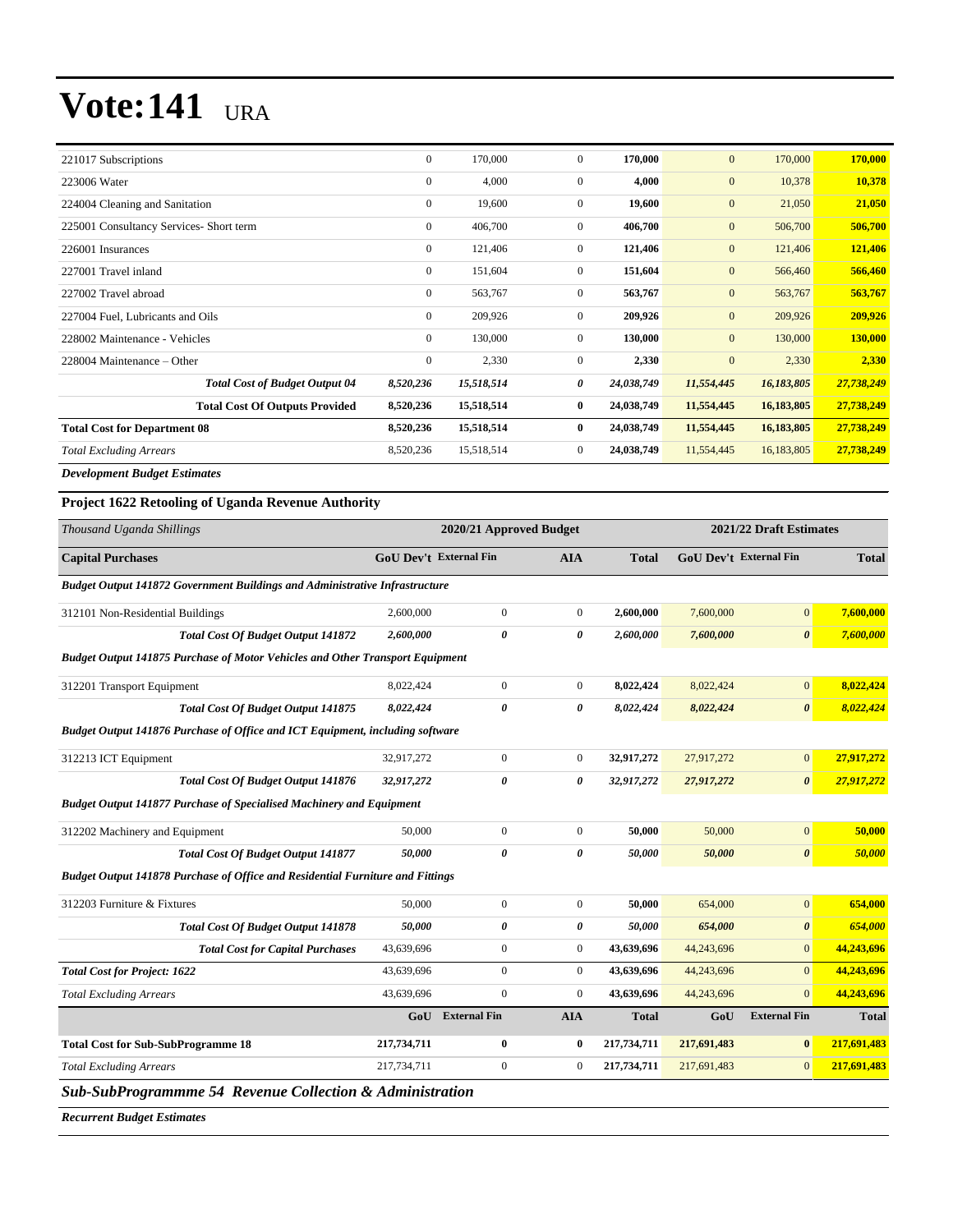#### **Department 05 Domestic Taxes**

| рератански ос ронквис талек                              |                                                       |                         |                  |                            |                  |                  |              |
|----------------------------------------------------------|-------------------------------------------------------|-------------------------|------------------|----------------------------|------------------|------------------|--------------|
| Thousand Uganda Shillings                                |                                                       | 2020/21 Approved Budget |                  | 2021/22 Approved Estimates |                  |                  |              |
| <b>Outputs Provided</b>                                  | Wage                                                  | Non Wage                | AIA              | <b>Total</b>               | Wage             | Non Wage         | <b>Total</b> |
| <b>Budget Output 145402 Domestic Tax Collection</b>      |                                                       |                         |                  |                            |                  |                  |              |
| 211102 Contract Staff Salaries                           | 64,128,268                                            | $\overline{0}$          | $\overline{0}$   | 64,128,268                 | 88,054,201       | $\mathbf{0}$     | 88,054,201   |
| 211103 Allowances (Inc. Casuals, Temporary)              | $\boldsymbol{0}$                                      | 529,588                 | $\boldsymbol{0}$ | 529,588                    | $\boldsymbol{0}$ | 657,588          | 657,588      |
| 212101 Social Security Contributions                     | $\boldsymbol{0}$                                      | 12,432,864              | $\boldsymbol{0}$ | 12,432,864                 | $\boldsymbol{0}$ | 15,956,461       | 15,956,461   |
| 213001 Medical expenses (To employees)                   | $\boldsymbol{0}$                                      | 2,890,500               | $\boldsymbol{0}$ | 2,890,500                  | $\boldsymbol{0}$ | 4,142,400        | 4,142,400    |
| 213004 Gratuity Expenses                                 | $\mathbf{0}$                                          | 320,206                 | $\boldsymbol{0}$ | 320,206                    | $\mathbf{0}$     | 882,206          | 882,206      |
| 221001 Advertising and Public Relations                  | $\boldsymbol{0}$                                      | 231,254                 | $\mathbf{0}$     | 231,254                    | $\boldsymbol{0}$ | 231,254          | 231,254      |
| 221002 Workshops and Seminars                            | $\boldsymbol{0}$                                      | 293,025                 | $\boldsymbol{0}$ | 293,025                    | $\boldsymbol{0}$ | 293,025          | 293,025      |
| 221007 Books, Periodicals & Newspapers                   | $\boldsymbol{0}$                                      | 21,788                  | $\mathbf{0}$     | 21,788                     | $\boldsymbol{0}$ | 20,788           | 20,788       |
| 221008 Computer supplies and Information Technology (IT) | $\boldsymbol{0}$                                      | 12,830,493              | $\boldsymbol{0}$ | 12,830,493                 | $\boldsymbol{0}$ | 33,825,493       | 33,825,493   |
| 221009 Welfare and Entertainment                         | $\boldsymbol{0}$                                      | 1,627,101               | $\mathbf{0}$     | 1,627,101                  | $\boldsymbol{0}$ | 1,778,469        | 1,778,469    |
| 221011 Printing, Stationery, Photocopying and Binding    | $\boldsymbol{0}$                                      | 629,801                 | $\mathbf{0}$     | 629,801                    | $\mathbf{0}$     | 629,801          | 629,801      |
| 221014 Bank Charges and other Bank related costs         | $\boldsymbol{0}$                                      | 49,700                  | $\boldsymbol{0}$ | 49,700                     | $\boldsymbol{0}$ | 57,474           | 57,474       |
| 221017 Subscriptions                                     | $\boldsymbol{0}$                                      | 100,000                 | $\mathbf{0}$     | 100,000                    | $\boldsymbol{0}$ | 100,000          | 100,000      |
| 223003 Rent – (Produced Assets) to private entities      | $\boldsymbol{0}$                                      | 1,000,000               | $\boldsymbol{0}$ | 1,000,000                  | $\boldsymbol{0}$ | 1,000,000        | 1,000,000    |
| 223004 Guard and Security services                       | $\mathbf{0}$                                          | 341,516                 | $\mathbf{0}$     | 341,516                    | $\mathbf{0}$     | 341,516          | 341,516      |
| 223005 Electricity                                       | $\boldsymbol{0}$                                      | 357,000                 | $\boldsymbol{0}$ | 357,000                    | $\mathbf{0}$     | 529,240          | 529,240      |
| 223006 Water                                             | $\boldsymbol{0}$                                      | 131,175                 | $\boldsymbol{0}$ | 131,175                    | $\boldsymbol{0}$ | 172,634          | 172,634      |
| 224004 Cleaning and Sanitation                           | $\boldsymbol{0}$                                      | 140,658                 | $\mathbf{0}$     | 140,658                    | $\boldsymbol{0}$ | 143,583          | 143,583      |
| 226001 Insurances                                        | $\boldsymbol{0}$                                      | 1,111,962               | $\boldsymbol{0}$ | 1,111,962                  | $\boldsymbol{0}$ | 1,111,962        | 1,111,962    |
| 227001 Travel inland                                     | $\mathbf{0}$                                          | 8,696,034               | $\mathbf{0}$     | 8,696,034                  | $\mathbf{0}$     | 9,704,772        | 9,704,772    |
| 227002 Travel abroad                                     | $\boldsymbol{0}$                                      | 101,753                 | $\boldsymbol{0}$ | 101,753                    | $\mathbf{0}$     | 101,753          | 101,753      |
| 227004 Fuel, Lubricants and Oils                         | $\boldsymbol{0}$                                      | 737,785                 | $\boldsymbol{0}$ | 737,785                    | $\boldsymbol{0}$ | 737,785          | 737,785      |
| 228002 Maintenance - Vehicles                            | $\boldsymbol{0}$                                      | 622,000                 | $\mathbf{0}$     | 622,000                    | $\boldsymbol{0}$ | 622,000          | 622,000      |
| 228004 Maintenance – Other                               | $\boldsymbol{0}$                                      | 40,992                  | $\boldsymbol{0}$ | 40,992                     | $\mathbf{0}$     | 40,992           | 40,992       |
| <b>Total Cost of Budget Output 02</b>                    | 64,128,268                                            | 45,237,195              | 0                | 109,365,464                | 88,054,201       | 73,081,196       | 161,135,397  |
| <b>Total Cost Of Outputs Provided</b>                    | 64,128,268                                            | 45,237,195              | $\bf{0}$         | 109,365,464                | 88,054,201       | 73,081,196       | 161,135,397  |
| <b>Total Cost for Department 05</b>                      | 64,128,268                                            | 45,237,195              | $\bf{0}$         | 109,365,464                | 88,054,201       | 73,081,196       | 161,135,397  |
| <b>Total Excluding Arrears</b>                           | 64,128,268                                            | 45,237,195              | $\mathbf{0}$     | 109,365,464                | 88,054,201       | 73,081,196       | 161,135,397  |
| <b>Department 06 Customs</b>                             |                                                       |                         |                  |                            |                  |                  |              |
| Thousand Uganda Shillings                                | 2020/21 Approved Budget<br>2021/22 Approved Estimates |                         |                  |                            |                  |                  |              |
| <b>Outputs Provided</b>                                  | Wage                                                  | Non Wage                | AIA              | <b>Total</b>               | Wage             | Non Wage         | <b>Total</b> |
| <b>Budget Output 145401 Customs Tax Collection</b>       |                                                       |                         |                  |                            |                  |                  |              |
| 211102 Contract Staff Salaries                           | 54,328,092                                            | $\boldsymbol{0}$        | $\boldsymbol{0}$ | 54,328,092                 | 60,619,992       | $\boldsymbol{0}$ | 60,619,992   |
| 211103 Allowances (Inc. Casuals, Temporary)              | $\boldsymbol{0}$                                      | 7,046,533               | $\boldsymbol{0}$ | 7,046,533                  | $\boldsymbol{0}$ | 7,064,533        | 7,064,533    |
| 212101 Social Security Contributions                     | $\boldsymbol{0}$                                      | 10,532,855              | $\boldsymbol{0}$ | 10,532,855                 | $\boldsymbol{0}$ | 11,632,295       | 11,632,295   |

213001 Medical expenses (To employees) 0 2,437,500 0 **2,437,500** 0 3,528,900 **3,528,900** 213004 Gratuity Expenses 0 320,206 0 **320,206** 0 842,206 **842,206** 221001 Advertising and Public Relations 0 50,000 0 **50,000** 0 50,000 **50,000** 221002 Workshops and Seminars 0 226,000 0 **226,000** 0 226,000 **226,000**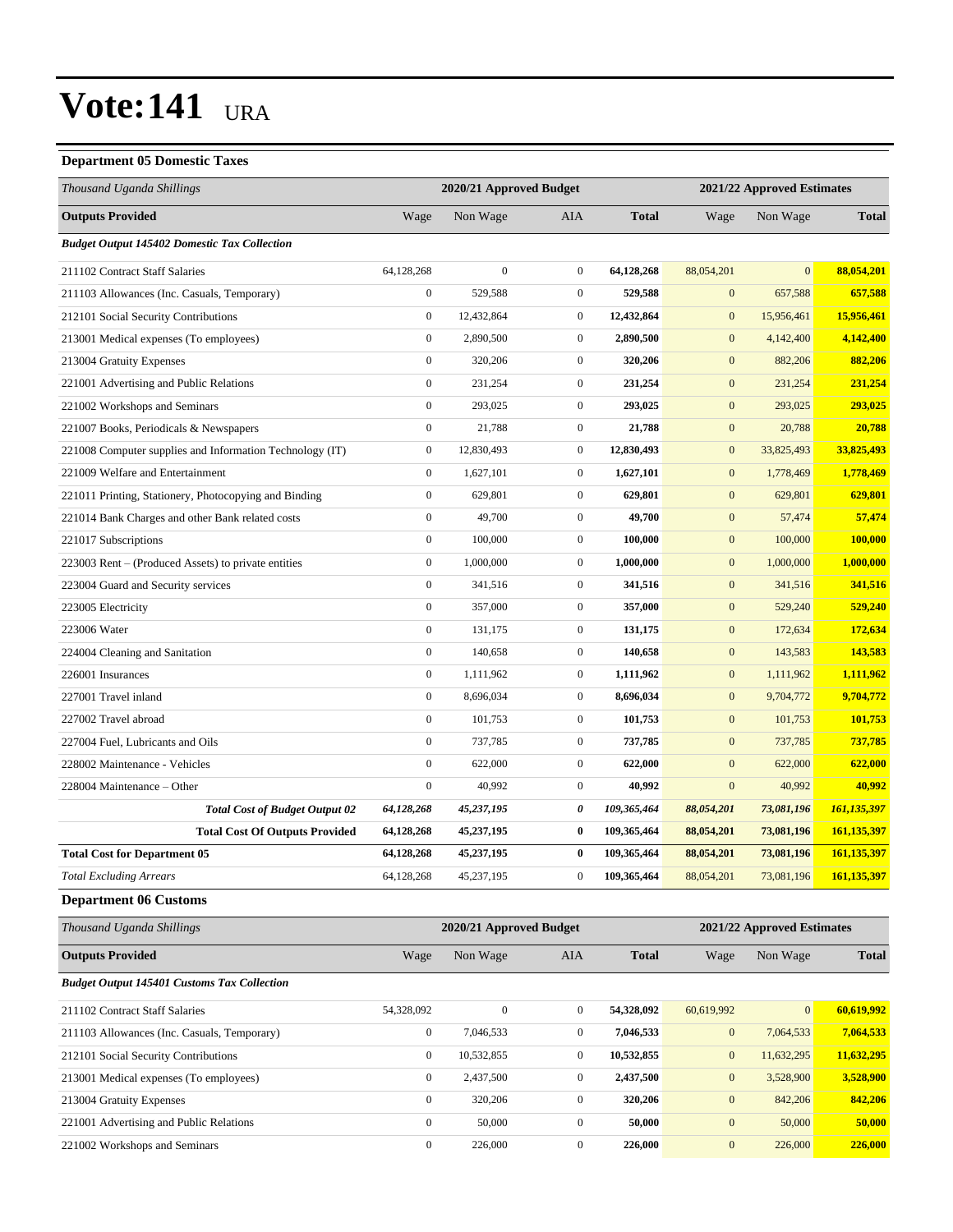| 13,690,000<br>18,690,000<br>221008 Computer supplies and Information Technology (IT)<br>$\mathbf{0}$<br>13,690,000<br>$\overline{0}$<br>$\mathbf{0}$<br>221009 Welfare and Entertainment<br>$\mathbf{0}$<br>1,900,242<br>$\overline{0}$<br>1,900,242<br>$\mathbf{0}$<br>2,065,537<br>$\mathbf{0}$<br>420,519<br>$\overline{0}$<br>420,519<br>$\mathbf{0}$<br>420,519<br>221011 Printing, Stationery, Photocopying and Binding | 18,690,000<br>2,065,537<br>420,519<br>51,777 |
|-------------------------------------------------------------------------------------------------------------------------------------------------------------------------------------------------------------------------------------------------------------------------------------------------------------------------------------------------------------------------------------------------------------------------------|----------------------------------------------|
|                                                                                                                                                                                                                                                                                                                                                                                                                               |                                              |
|                                                                                                                                                                                                                                                                                                                                                                                                                               |                                              |
|                                                                                                                                                                                                                                                                                                                                                                                                                               |                                              |
| 221014 Bank Charges and other Bank related costs<br>$\mathbf{0}$<br>45,000<br>$\mathbf{0}$<br>45,000<br>$\mathbf{0}$<br>51,777                                                                                                                                                                                                                                                                                                |                                              |
| $\mathbf{0}$<br>90,000<br>$\overline{0}$<br>90,000<br>90,000<br>221017 Subscriptions<br>$\mathbf{0}$                                                                                                                                                                                                                                                                                                                          | 90,000                                       |
| $\mathbf{0}$<br>$\overline{0}$<br>286,344<br>$\mathbf{0}$<br>286,344<br>223003 Rent – (Produced Assets) to private entities<br>286,344                                                                                                                                                                                                                                                                                        | 286,344                                      |
| $\mathbf{0}$<br>$\overline{0}$<br>181,679<br>223004 Guard and Security services<br>181,679<br>$\mathbf{0}$<br>181,679                                                                                                                                                                                                                                                                                                         | 181,679                                      |
| 506,000<br>$\mathbf{0}$<br>276,000<br>$\overline{0}$<br>276,000<br>$\mathbf{0}$<br>223005 Electricity                                                                                                                                                                                                                                                                                                                         | 506,000                                      |
| $\mathbf{0}$<br>$\mathbf{0}$<br>240,000<br>223006 Water<br>240,000<br>$\mathbf{0}$<br>276,143                                                                                                                                                                                                                                                                                                                                 | 276,143                                      |
| $\mathbf{0}$<br>224004 Cleaning and Sanitation<br>352,658<br>$\overline{0}$<br>352,658<br>$\mathbf{0}$<br>355,208                                                                                                                                                                                                                                                                                                             | 355,208                                      |
| $\mathbf{0}$<br>$\overline{0}$<br>968,190<br>$\mathbf{0}$<br>226001 Insurances<br>968.190<br>968,190                                                                                                                                                                                                                                                                                                                          | 968,190                                      |
| 227001 Travel inland<br>$\mathbf{0}$<br>2,133,736<br>$\mathbf{0}$<br>2,133,736<br>3,523,354<br>$\mathbf{0}$                                                                                                                                                                                                                                                                                                                   | 3,523,354                                    |
| $\mathbf{0}$<br>442,038<br>$\overline{0}$<br>442,038<br>$\mathbf{0}$<br>442,038<br>227002 Travel abroad                                                                                                                                                                                                                                                                                                                       | 442,038                                      |
| $\boldsymbol{0}$<br>260,000<br>$\overline{0}$<br>260,000<br>$\mathbf{0}$<br>260,000<br>227003 Carriage, Haulage, Freight and transport hire                                                                                                                                                                                                                                                                                   | 260,000                                      |
| 227004 Fuel, Lubricants and Oils<br>$\mathbf{0}$<br>1,148,491<br>$\overline{0}$<br>1,148,491<br>1,148,491<br>$\mathbf{0}$                                                                                                                                                                                                                                                                                                     | 1,148,491                                    |
| $\overline{0}$<br>$\mathbf{0}$<br>822,659<br>822,659<br>$\mathbf{0}$<br>228002 Maintenance - Vehicles<br>822,659                                                                                                                                                                                                                                                                                                              | 822,659                                      |
| 228003 Maintenance - Machinery, Equipment & Furniture<br>$\mathbf{0}$<br>$\overline{0}$<br>$\mathbf{0}$<br>$\bf{0}$<br>$\mathbf{0}$<br>25,000,000                                                                                                                                                                                                                                                                             | 25,000,000                                   |
| $\mathbf{0}$<br>150,000<br>$\mathbf{0}$<br>150,000<br>350,000<br>$\mathbf{0}$<br>228004 Maintenance - Other                                                                                                                                                                                                                                                                                                                   | 350,000                                      |
| <b>Total Cost of Budget Output 01</b><br>0<br>60,619,992<br>78,788,810<br>54,328,092<br>44,027,587<br>98,355,678                                                                                                                                                                                                                                                                                                              | 139,408,802                                  |
| <b>Total Cost Of Outputs Provided</b><br>44,027,587<br>$\bf{0}$<br>98,355,678<br>60,619,992<br>78,788,810<br>54,328,092                                                                                                                                                                                                                                                                                                       | 139,408,802                                  |
| <b>Total Cost for Department 06</b><br>54,328,092<br>44,027,587<br>$\bf{0}$<br>98,355,678<br>78,788,810<br>60,619,992                                                                                                                                                                                                                                                                                                         | 139,408,802                                  |
| $\boldsymbol{0}$<br><b>Total Excluding Arrears</b><br>54,328,092<br>44,027,587<br>98,355,678<br>60,619,992<br>78,788,810                                                                                                                                                                                                                                                                                                      | 139,408,802                                  |

#### **Department 07 Tax Investigations**

| Thousand Uganda Shillings                             | 2020/21 Approved Budget |                |                |              |              | 2021/22 Approved Estimates |                |  |  |
|-------------------------------------------------------|-------------------------|----------------|----------------|--------------|--------------|----------------------------|----------------|--|--|
| <b>Outputs Provided</b>                               | Wage                    | Non Wage       | <b>AIA</b>     | <b>Total</b> | Wage         | Non Wage                   | <b>Total</b>   |  |  |
| <b>Budget Output 145403 Tax Investigations</b>        |                         |                |                |              |              |                            |                |  |  |
| 211102 Contract Staff Salaries                        | 6,493,732               | $\overline{0}$ | $\Omega$       | 6,493,732    | 10,481,623   | $\overline{0}$             | 10,481,623     |  |  |
| 211103 Allowances (Inc. Casuals, Temporary)           | $\boldsymbol{0}$        | 80,631         | $\overline{0}$ | 80,631       | $\mathbf{0}$ | 88,631                     | 88,631         |  |  |
| 212101 Social Security Contributions                  | $\mathbf{0}$            | 1,258,972      | $\overline{0}$ | 1,258,972    | $\mathbf{0}$ | 1,828,073                  | 1,828,073      |  |  |
| 213001 Medical expenses (To employees)                | $\mathbf{0}$            | 245,500        | $\overline{0}$ | 245,500      | $\mathbf{0}$ | 373,900                    | 373,900        |  |  |
| 213004 Gratuity Expenses                              | $\mathbf{0}$            | 112,439        | $\Omega$       | 112,439      | $\mathbf{0}$ | 144,439                    | 144,439        |  |  |
| 221001 Advertising and Public Relations               | $\mathbf{0}$            | 6,000          | $\Omega$       | 6,000        | $\mathbf{0}$ | 6,000                      | 6,000          |  |  |
| 221002 Workshops and Seminars                         | $\mathbf{0}$            | 174,600        | $\Omega$       | 174,600      | $\mathbf{0}$ | 174,600                    | 174,600        |  |  |
| 221007 Books, Periodicals & Newspapers                | $\mathbf{0}$            | 5,500          | $\overline{0}$ | 5,500        | $\mathbf{0}$ | 5,500                      | 5,500          |  |  |
| 221009 Welfare and Entertainment                      | $\mathbf{0}$            | 180,820        | $\overline{0}$ | 180,820      | $\mathbf{0}$ | 179,678                    | 179,678        |  |  |
| 221011 Printing, Stationery, Photocopying and Binding | $\mathbf{0}$            | 33,000         | $\Omega$       | 33,000       | $\mathbf{0}$ | 33,000                     | 33,000         |  |  |
| 221014 Bank Charges and other Bank related costs      | $\mathbf{0}$            | 5,000          | $\overline{0}$ | 5,000        | $\mathbf{0}$ | 5,797                      | 5,797          |  |  |
| 223005 Electricity                                    | $\mathbf{0}$            | 34,000         | $\Omega$       | 34,000       | $\mathbf{0}$ | $\mathbf{0}$               | $\overline{0}$ |  |  |
| 223006 Water                                          | $\mathbf{0}$            | 7,500          | $\overline{0}$ | 7,500        | $\mathbf{0}$ | 11,752                     | 11,752         |  |  |
| 224004 Cleaning and Sanitation                        | $\mathbf{0}$            | 18,500         | $\overline{0}$ | 18,500       | $\mathbf{0}$ | 18,800                     | 18,800         |  |  |
| 226001 Insurances                                     | $\mathbf{0}$            | 89,498         | $\Omega$       | 89,498       | $\mathbf{0}$ | 89,498                     | 89,498         |  |  |